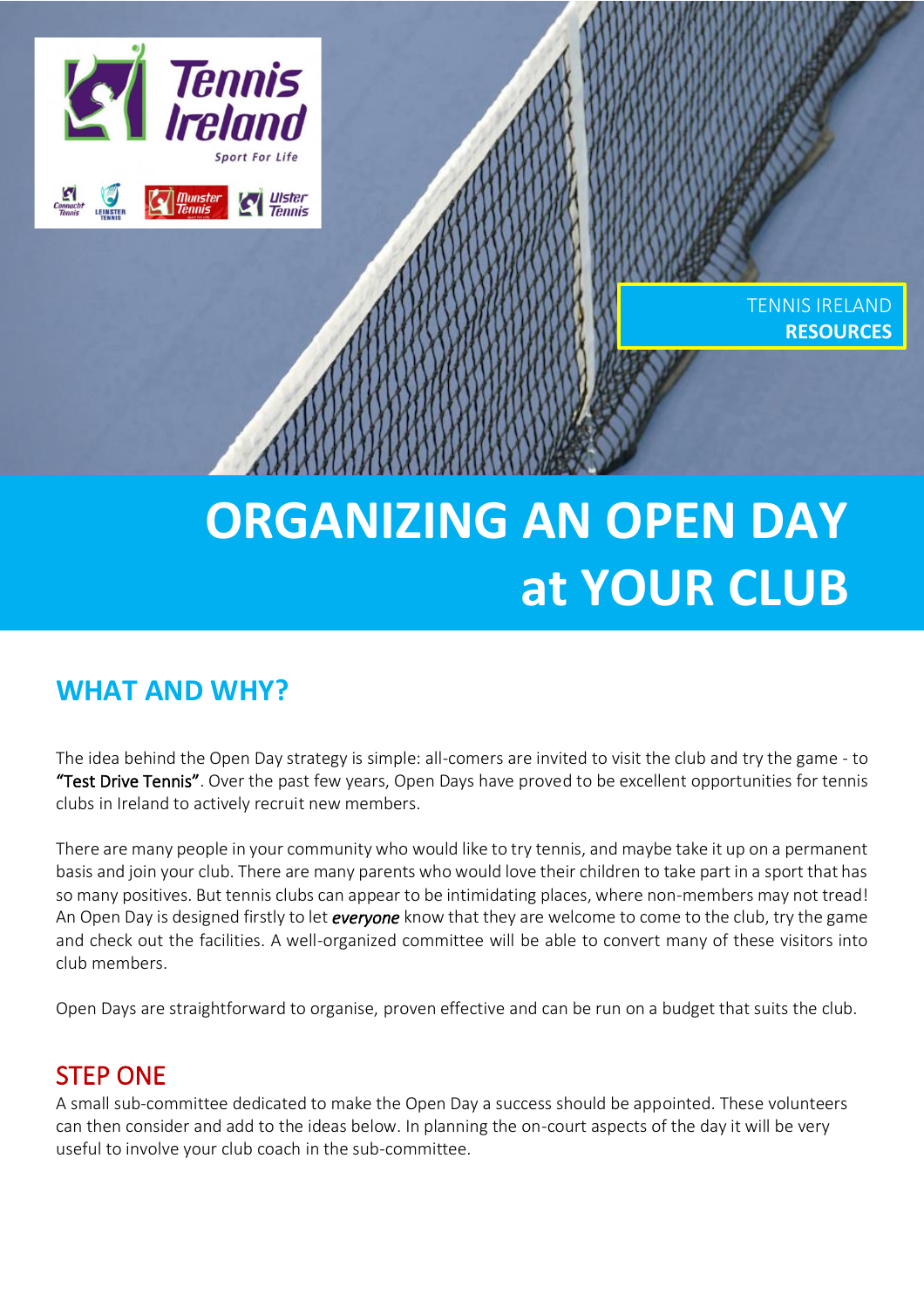### PREPARING FOR THE DAY

### PUBLICITY

A successful Open Day depends on getting a good attendance. To achieve high turnout, implement an effective programme to publicise the event. In your publicity, stress the benefits of tennis:

- Proven to be a very healthy sport to play.
- Great fun!
- A sport for a lifetime.
- Families can play together.
- Great social scene.
- Safe to play  $-$  non contact.
- Naturally socially-distanced.



Sunday 5<sup>th</sup> July 2015,1-5pm De Vesci LTC, Sloperton, Monkstown, Co. Dublin Come along and try tennis!

#### GENERATING AWARENESS

- Use the club's Social Media. Members could also be asked to use their own accounts.
- Write articles for local newspapers.
- Speak on local radio.
- Place signs on supermarket noticeboards.
- Place posters in schools, and have announcements made.
- Place banners at the club entrance.
- Place signs at approach roads/roundabouts (subject to planning permission and safety).
- Ask each member to 'bring a friend' on the day.



- Give a membership to a local radio station as a prize, in return for them mentioning the Open Day an agreed number of times.
- Everyone who attends the Open Day goes into a raffle for a free membership.

#### **QUOTES FROM CLUBS:**

*"Great day and great to see tennis getting more attention and positive activities".*

*"Our membership is full, but still good to have a healthy interest in the club and make it less elitist".*

*"Our Open Day was successful on two fronts;*

- *signing up new members on the day*
- *a significant contributor to the general promotion of the club at a key time of the year".*

*"We are making moves to ensure the club plays a more active role in the community. We are organising two further Open Days, taking tennis to different local events with pop up nets and allowing people to give tennis a try".*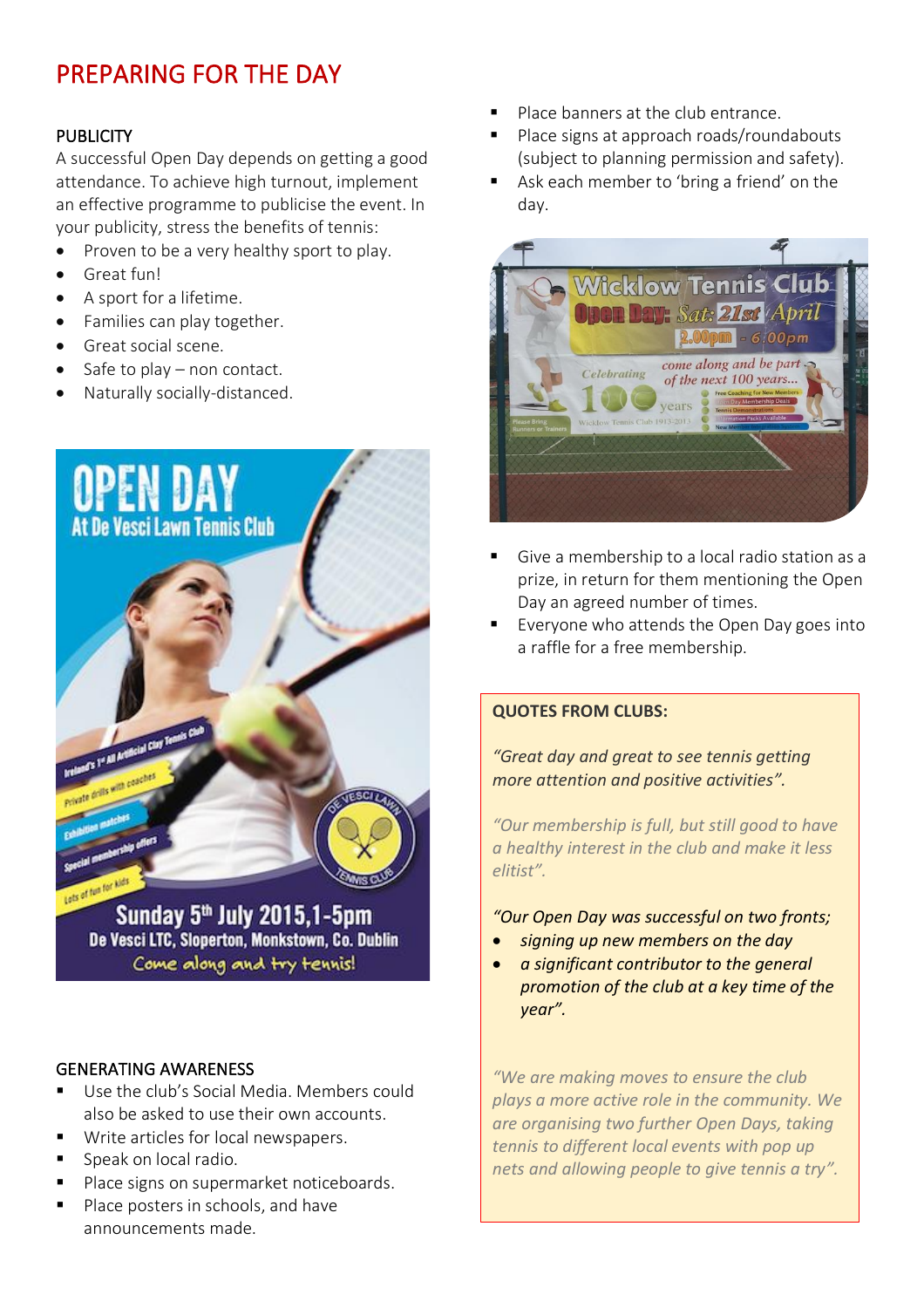## ON THE DAY

### MUST HAVES

1. Committee members on hand to greet visitors and answer questions.

2. Club members ready to go on court and rally with visitors.

3. Dedicated 'sign-up desk' to record names and email addresses and accept new members.

- 4. Coaching staff organising on-court activities.
- 5. Refreshments.

### NICE TO HAVE

1. Decorate the club with balloons and banners to generate a fun atmosphere.

2. An exhibition match featuring some of the club's top players.

3. 'Pro Court' – set up a court with an umpire, lines people and ball boys/girls. Encourage visitors to try the 'pro experience'.

4. Ice cream van.

5. Are any 'celebrities' or famous people members of the club, or a friend of a member? They act as great draws to events like this. 6. Sports retailer on-site with demo racquets/special offers on equipment.

7. Speed gun – *"how fast is your serve"?*



### SPECIAL OFFERS

It makes sense to have some special offers for those who join as a result of the Open Day. Options include:

- o Percentage discount for those who join on the day (or within one week).
- o A three-month membership option for those not ready to commit fully as yet.
- o Fees payable monthly through direct debit/standing order.
- o Free coaching voucher.
- o Discount voucher for equipment (from local sports shop).



 We asked some clubs that have held Open Days what activities were the **n**<br>attendees: were the most popular with their

- • Fun drills and games, general on court activities.
- Free coaching sessions.
- Thee coaching sessions.<br>• Demonstration matches.
- Tracking the fastest serve with a speed radar gun.
- • Davis Cup Player James kids and adults. Cluskey playing tennis with
- • Bouncy castle and face painting.
- Wimbledon final on TV.
- Barbeque.

- Barbeque.<br>● Using ball machine.
- Tennis colouring competition.